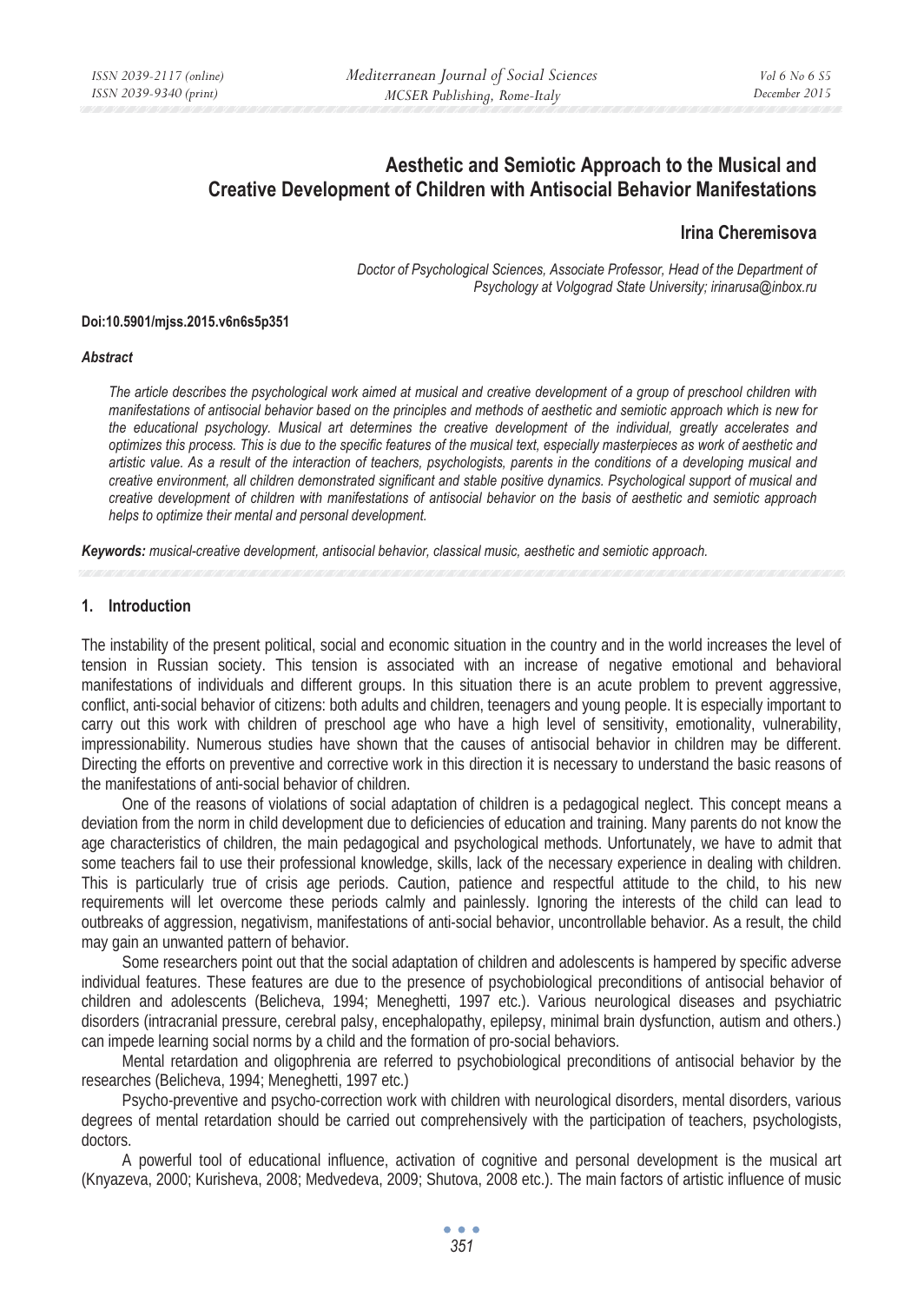on mental and personality development of the child, activation of creative potential are spiritual and moral content of music and emotional richness of masterpieces of classical music. In our concept, we use the term "diapason musical culture" which denotes the classical music art, pieces of music of academic genres classical composers (Kurisheva, 2008).

Theoretical analysis of scientific researches on the problems of creative development of an individual (Burton, et al., 2008; Feldman, et al., 1994; Gardner, 1988; Meneghetti, 1997; Rogers, 1961; Torrance, 1963), allowed us to determine the basic points of our study.

#### **2. Materials, Methods and Research Results**

The hypothesis of our study is the assumption that the aesthetic-semiotic approach to psychological and educational work with children of preschool age with the manifestations of anti-social behavior will ensure the effectiveness of musical influence.

On the basis of aesthetic and semiotic approach a musical-semantic model of the creative development of the personality was developed. This model became the basis for developing a program of psychological support, which has been tested with the work with children with manifestations of antisocial behavior. The experiment was conducted on the basis of in-patient neurological department of the children's clinic (12) and special school of type VIII (9 persons) of Nizhny Novgorod during the school year from September to May (for nine months).

As a control group there were children that were being treated in in-patient neurological department (10 persons) and pupils of the first class of a special school type VIII (10 persons).

Initial assessment was based on the method of observation. Using the diagnostic methods was not possible, as children did not take an instruction. The attention of children was distracted. Documentation of children was also studied, talks with parents, guardians and teachers were conducted. All the children had a backlog from the age norm, they had mental retardation. Children had insufficient knowledge about the surrounding world, narrowed active and passive vocabulary, mental operations were complicated, cognitive interest was underdeveloped. Children had an attention deficit, low working capacity, low learning disabilities, primitive gaming activities. They often demonstrated inadequate emotional and behavioral responses, impulsivity, hyperactivity, aggression.

The program of psychological support of musical and creative development of children was developed. The work with an experimental group was carried out in three ways: with the children, with their parents (guardians), with teachers.

Individual and group consultations with parents were conducted on the creating music and creative developing environment in the family. During the meetings they discussed the issues of age peculiarities of mental and personal development of children, the reasons and possible ways psycho-correction of manifestations of antisocial behavior of children. It should be noted that the work with the parents and guardians of our pupils has been very difficult. On the one hand, it was possible to conclude that they love children, but on the other hand, they often complained they have difficulty in communication and interaction with children. Adults did not understand why children were so intractable, they tried with help of punishment achieve positive results in training, development of social norms. Parents and guardians are also accused of incompetence and inaction of teachers, because they do not see quick positive results of their work. The near relations would withdraw from the process of training and education, shifting the work and care of the child, the responsibility for his health to teachers.

The following examples are very indicative:

Grandfather (guardian) of Ilya D. (6 years) was very tired of his grandson and to isolate him he was constantly was locking the child in the bathroom. Apparently, the boy spent in the room a lot of time, as his games and figures reflected images of objects of only sanitary ware, which he saw there.

Artem T. (5.5 years). The boy is hyperactive, aggressive, excitable, short-tempered. He often fights with peers and adults, shouts, curses. After the death of the mother he was taken to her old grandmother. Inadequate behavior of the boy, inappropriate emotional reactions, unexpected flashes of aggression led to the fact that she was beating him with slippers and driving him under the table. The child was there for a long time because of fear of punishment. Artem's guardian was his mother's sister, but after meeting with the boy, she refused the guardianship. The guardian became Artem's mother's stepsister. At the first meeting with the psychologist the woman angrily accused the child, expressed numerous grievances against him. The psychologist showed her the pictures which the boy made perceiving classical music, and explained that the boy was happily engaged in creative activities, spoke about the progress of the child. As a result of this conversation, the woman's face brightened, and she relented in the assessments of the child, in the attitude to him.

Methodological meetings and consultations were held in order to discuss the features of the development of their

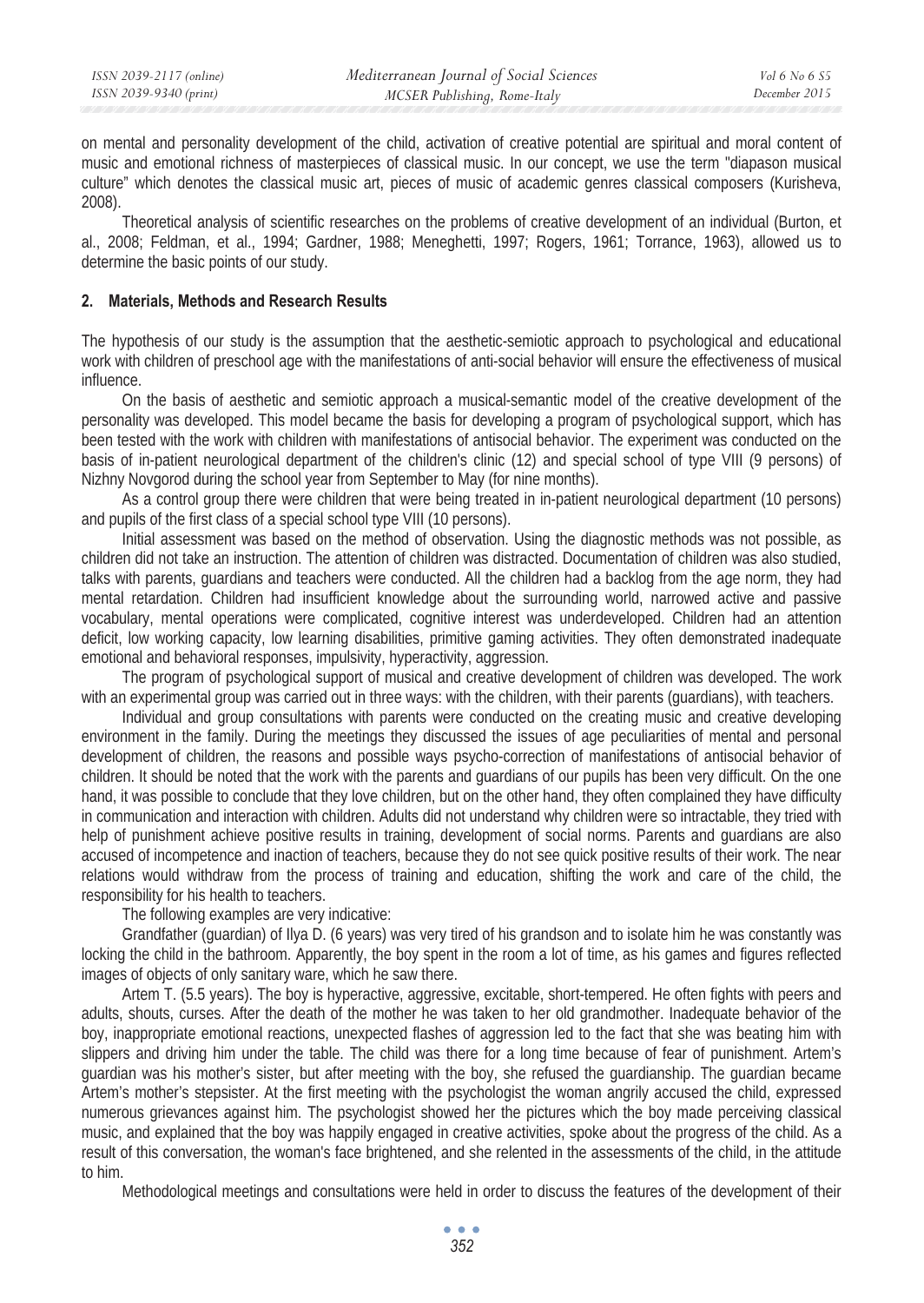pupils, to optimize the interaction with parents and guardians.

The essence and content of psychological support in the musical-semiotic model determine the specific conditions, principles of making a musical creative developing environment, which is an essential component of musical-semiotic model presented in this study.

Realization of the program tasks of psychological support for children of preschool age with the manifestations of anti-social behavior aimed at musical and creative development of the child's personality by means of musical art, primarily presupposed the creation of conditions for spiritual communion with the art of music, more precisely classical music. Creating a project of such environment and technologies of cooperation of a child with adults and peers, pieces of music, initiation of children to the source of moral-aesthetic, spiritual development, revitalization of their creativity was one of the objectives of our study.

Creation of musical and creative developing environment in the educational process assumed taking into account peculiarities of children development in its structural, organizational and substantive components. The existence of the musical and creative environment in the educational process is stipulated by its variability, dynamism, expansion and selfdevelopment of environment as a result of interaction with the child that introduces changes to it. In turn, the environment created conditions for self-development of the child.

Organizing the process of development of a creative personality in the "musical-creative" environment, we relied on certain mechanisms.

The mechanism of the development of the creative personality in the musical and creative environment is based on a kind of artistic and aesthetic development of the values of the world music culture, the perception of classical music - as the best examples of manifestation of the spiritual life of an individual (a composer, performer) in the development of dialogic communication between a teacher and children in the process of perception the music. It has more to do with the factors that affect the process of musical perception; specificity of the artistic effects of musical art, aesthetic emotions, evaluations and activities aimed at creating artistic and creative products. Familiarizing children with cultural values was carried out through inter-subjective interaction in the art, in different shapes and forms of artistic activity, mastering signs and symbols of society and culture.

In this specific kind of familiarization children together with a teacher go along a path starting from the perception of beauty, contemplation, observation, study of mind and a sense of social and natural phenomena, reflected in the art, by perceiving aesthetic impressions and experiencing the development of different sensory standards (of sounds, rhythms, intonations , timbre, etc.), the properties of a musical sound, "musical language", through the reflection of impressions received in varying degrees of pleasure, joy and interest. The greatest impact has the "live" music. During the performance music is a wonderful meeting of three activities: a composer and a performer seek to express, to convey to the listener their ideas, thoughts and feelings; but the listener acts as the active side, he is also involved in the process of co-creation.

With the help of the teacher pupils learn (decode) the "musical language" and "language" of human emotions; comprehend the role of musical language in the context of culture, explore the features of musical language; they come to understand that speech and genres of music are based on some general communication laws. In the inter-subject dialogue in the art, in which the real world is reflected in the work of art, a child (as a listener, performer, composer), worrying, wondering, learning, reflecting on the relationship between people, natural phenomena, social events, acquires a personal meaning of the perceived. This process of reflection is due to age and psychological characteristics of the child, sensory experience, and technical skills. By means of operations, activities, facilities, signs and symbols of art, children, drawing on the support of the teacher learn to create their own way of seeing the world, to act as the creators of their ideas, images, as performers and composers. This ensures that the beginning of the birth of the preferential, selective, and then evaluating attitude that is the basis for the development of a creative personality and elaboration of the internal position of the attitude to the world, to oneself.

However, the development of the inner world of the child's personality, inculcating values is carried out not only in perception, but also in terms of active operations in various kinds of musical and creative activities (singing, tapping rhythm, improvisation, the performance of a musical work). Music has even more powerful educational influence in the process of musical creative work.

The mechanism of music therapy with the help of musical art ensures harmonization of the emotional states of children, correction of deviations in personal development in the process of the development of the creative personality in the educational space. It is manifested in the following points.

*An opportunity by means of musical art in its distinctive symbolic form redesign traumatic for the child's situation and find a externally expressed way out of it.* 

*Development of the ability to mobilize the experience of life at the right time, breeding strong-willed qualities, the*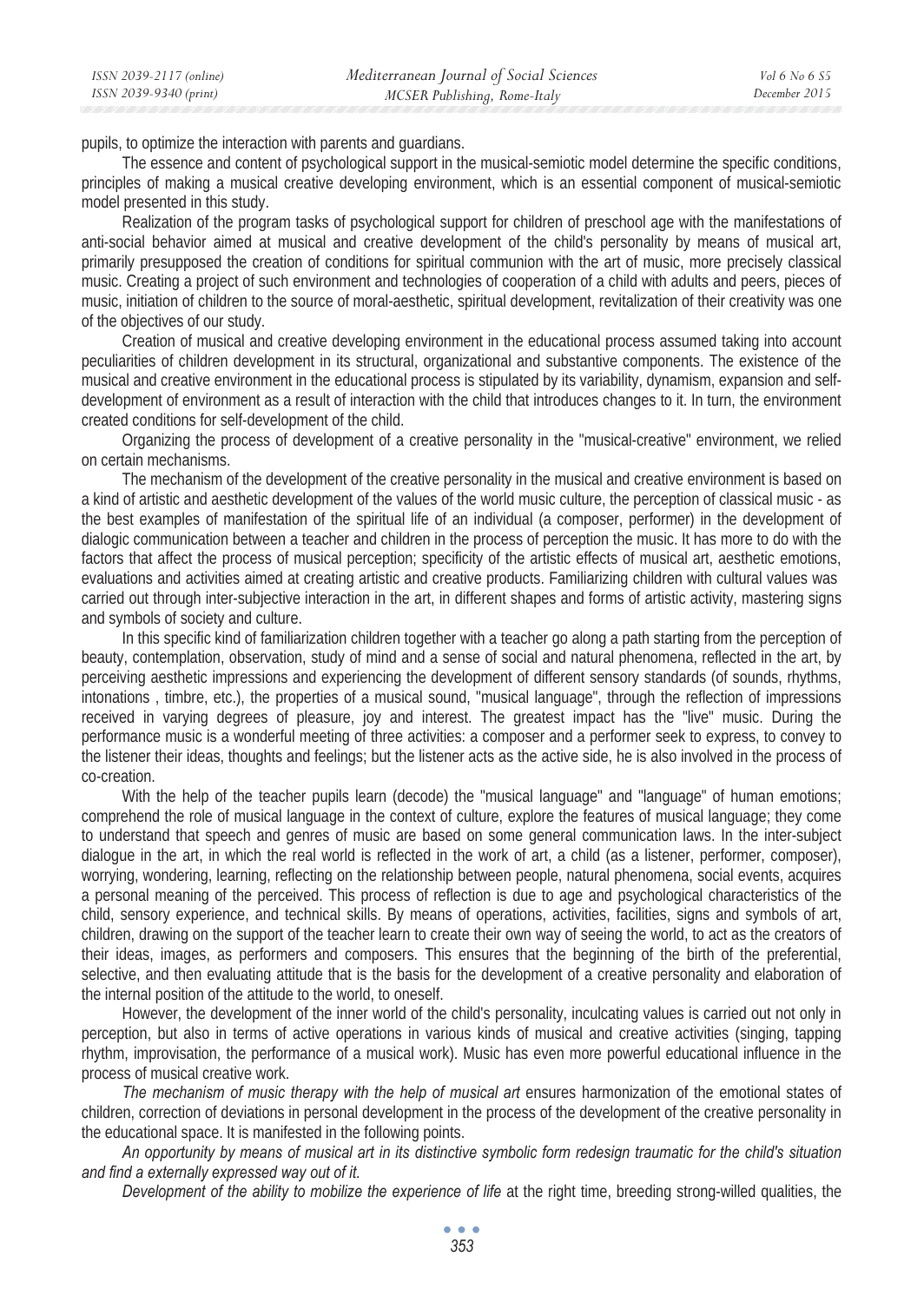ability to self-regulation. Children learn skills of their own selection of a piece of music for the self-regulation of their emotional states. Music provides unlimited opportunities for self-expression and self-actualization, empathy, co-creation in which there is an aesthetic response.

*The ability to orientate educational work and pedagogical communication on goodwill, acceptance,* trust, recognition of the uniqueness and diversity of each individual child's self-worth, the presence of the creative potential of each and the possibility of its development.

Possibility of relaxation of the psychological tone. Experimental studies (Knyazeva, 2000; Kurisheva, 2008; Shutova, 2008) show that classical music causes enlightenment and good feelings and the state contributes to the thinking and creative processes of the subjects.

Expansion and development of the emotional sphere, the development of aesthetic and spiritual needs. The emotions caused by art, are endowed with characteristics, one of its manifestation is the predominance of a positive core, due largely by having aesthetic pleasure. Emotions have certain mimic manifestations; on perceiving the works of art, they usually find a vivid expression and cannot be "delayed", which at the phenomena of reality are often dictated by the rules of ethics and everyday circumstances.

*Creative products created by a child,* objectifying its affective relationship to the world, help to facilitate the process of communication, establishing relationships with the significant others (parents, peers, other people). The adoption by the surrounding people the products of creativity contributes to a child's self-esteem, increase its degree of self-worth and self-value.

Perception of the best examples of world music is an affordable and efficient way of psychotherapeutic effects on humans. In studies of music therapy *physiological mechanisms of the influence of musical art* on the human psyche and his entire body were revealed (Kurisheva, 2008).

Connecting via music two mechanisms and technology (pedagogical and therapeutic) of the development of a creative personality and providing mental health in the single process of accompanying the development of the creative personality in the educational space, we have changed the traditional, differentiating approach between the teaching didactics and psychotherapy. Let's note the basic principles that are realized in our approach.

Most important is the principle of spirituality. This principle manifests itself in the direction of psychologicalpedagogical influence of the developing environment for the development of the spiritual realm; ensuring freedom, responsibility, meaningfulness, spiritual, moral and social values of each child.

The principle of humanity is expressed in the manifestation of unconditional love to the pupil, attention to him, and respect for his personality, positive attitude toward him, the development of his personality.

*The principle of social conditionality* of musical and creative environment that provides opportunities for development and meeting the needs of the subjects of the educational process in the love, respect, social support in the movement to his "I", in recognition on the part of the adult confirmation of values of each group member; the satisfaction of the whole complex of social-oriented, culturally-valued requirements.

The principle of correspondence of environment to needs and capabilities of each child enables to take into account in the organizational, methodological and substantive components revealed by diagnosis typical, individual difference between children, forms of their manifestation in communicative, emotional, creative relationships. A child in the space of the environment is able to feel like the owner of the surrounding world and its parts.

The principle of symbolism, metaphoricalness of awareness provides opportunities for semiotic development, the ability to see, to distinguish, to become aware of the symbolism of the world and culture. Artistic perception cannot be reduced to decoding and even processing information - rather it is refinement and processing. This principle has a great symbolic value for a person, as he has the opportunity to add an object to the environment that has a special symbolic value.

The principle of dialogism implements various dialogues: "language of arts"; the sphere of the external world (nature, human subjects), a pupil and the arts; a pupil or others; his dialogue with his "I".

The principle of rationality in the emotional intensity of musical and creative environment. However, the environment should not be emotionally overloaded, supersaturated, taking into consideration characteristics of the emotional sphere of the child, it should facilitate a child to acquire a positive emotional experience of interaction with the art of music and the arts with others, adequate reflection of his experiences and feelings.

The principle of a freedom of creative expression, providing independence of the child in determining his attitude to the environment: the ability to perceive, emulate, create, combine, explore; to choose the target, means, methods of action; to express one's views on events, actions.

The principle of integration, providing the interaction of secondary school (kindergarten, school) and musical educational institutions (Conservatory of Music, College of Music, a music school) and cultural institutions (Philharmonic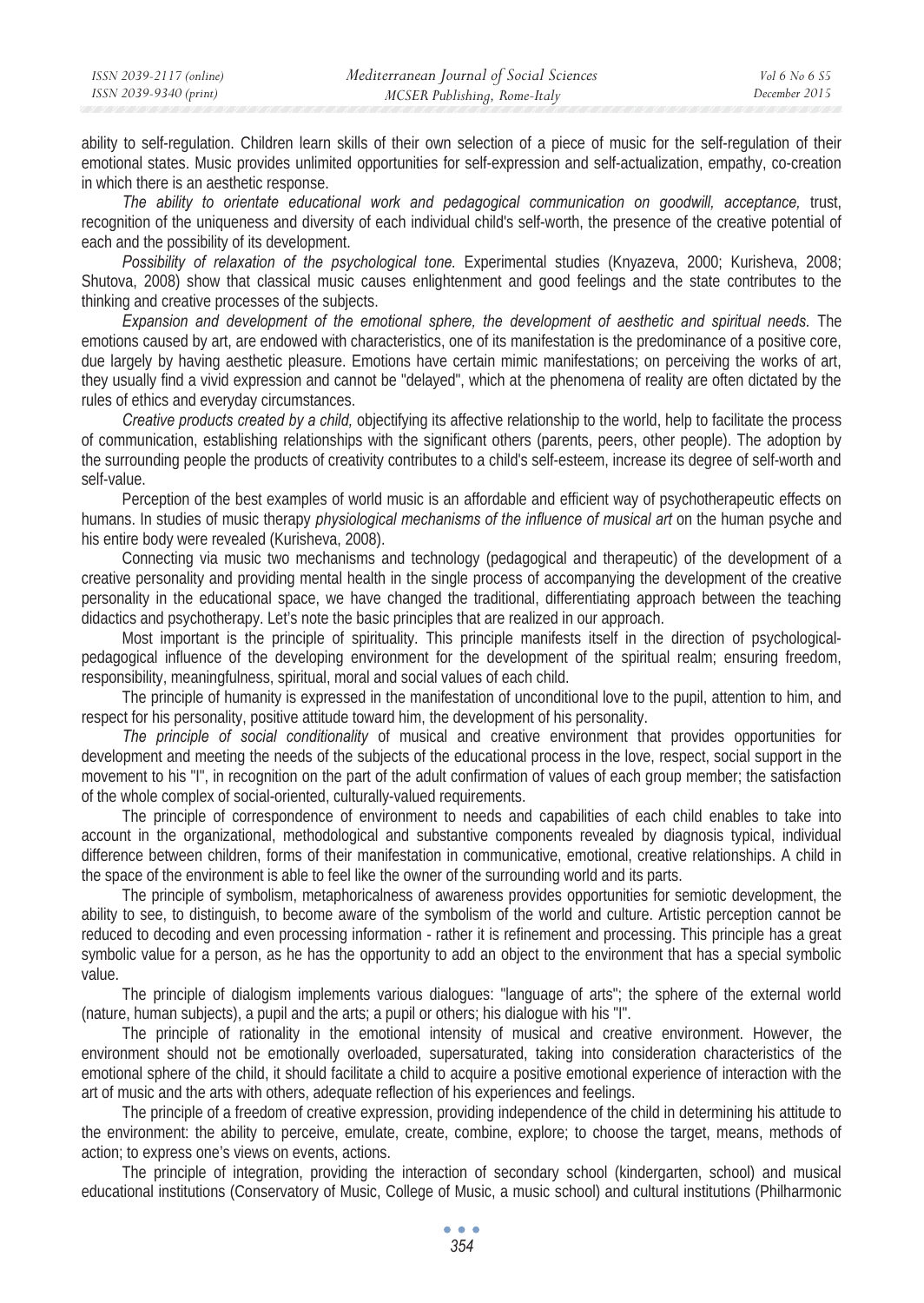| ISSN 2039-2117 (online) | Mediterranean Journal of Social Sciences | $Vol 6$ No 6 S5 |
|-------------------------|------------------------------------------|-----------------|
| ISSN 2039-9340 (print)  | MCSER Publishing, Rome-Italy             | December 2015   |

Society, Opera and Ballet Theater, Musical Theater, Concert hall) to create musical and creative developing environment in which all subjects of the educational process can perceive the best examples of musical art. The purpose of this interaction is the maximum possible active involvement of children in the perception of musical masterpieces.

In the environment of a musical atmosphere a child is interacting with it. It was important for us to define the parameters of this interaction. In this regard, in our study we have identified the stage of development of the musical environment, forms of interaction of child with it, the results of the child's interaction with the environment in the development of musicality and creativity of the individual.

Functioning of a child in the musical environment includes several stages.

The first stage is *immersion into musical and creative environment* that is characterized by heterogeneity of flow (some show a degree of readiness, a motivation to act in such environment; others require training or maintenance assistance for inclusion into the environment and some subjects demonstrate a weakness of motivation and detachment). The position of a teacher, a psychologist, a parent is activation of interest and suggestion of co-creation, collaboration in music and creative activities without mandatory participation.

The second stage is the actual-operational (cooperation, familiarization with environment, "trial and error", correlation with one's experiences through music and creative, artistic activity). At this stage there are manifestations of the heterogeneity of assimilation of values and their expression in musical and creative art activities, all the difficulties of the value-oriented, communicative, reflexive, emotional and sensual nature, artistic and creative expressions that were identified in the diagnostic phase of the program. The position of teachers, psychologists, parents is active organizational and guiding, educational, emotional and supportive care, both in group and in individual classes, in leisure time.

The third stage is the regulatory and modeling (the ability of a pupil to mobilize the musical experience at the right time, the ability to self-regulation by means of music - the ability to make a choice of a piece of music for the selfregulation of emotional states, self-expression and self-actualization, empathy, co-creation). This stage is characterized by the close interrelation level of musicality and modeling capabilities of the creative process, managing it. The position of teachers, psychologists, parents in the process of interaction with a child in the conditions of environment was determined by the degree of his personal and professional maturity, creativity.

The second parameter is the child's interaction with the environment is the musical *forms of interaction.* 

First of all, they are associated with different types of reproduction of a piece of music: "live music", recordings, and auditory presentation. Much attention was paid to the selection of works for the perception. All of them belonged to the "golden fund" of musical art; the level of the performers was also quite high.

We have developed a series of creative tasks using the potential of fine arts (sculpture, painting, drawing, art photography). In these tasks, children embody by means of fine arts images and moods that were evoked by the music. An important place in the program is given to psychotherapeutic exercise "Drawing the music", as well as the implementation of associative drawing on a particular topic in the process of perception.

The creative individuality of the child was developed in the course of sessions in speech, vocal, instrumental, rhythmic, plastic improvisation under the impression of listening to music (strumming a tune, clapping, tromping the rhythm, conducting, dancing).

The third parameter of interaction is *the result of the interaction,* which expresses the correlation of the child with the environment, the state of mental health, emotional comfort of the child after the implementation of the program, adequacy of self-expression of the child in his emotional, symbolic, communicative, reflective manifestations.

Having a successful result, overcoming difficulties, the child experienced joy and pleasure; he began to assess aesthetic merits of the objects of environment and his personal qualities, manifested in the relationship with the environment (other people, works of art). And in this case, the learned values that were perceived in art, moved into the personal values. A teacher and a psychologist at this stage of the child's interaction with the environment, creating a situation of "success", helped to strengthen and realize the positive results achieved in the movement to himself, his "I" through art.

Practical work with the use of the described methods and techniques involves the development of technology for building the musical creative developing environment in which these methods are embodied. Since the development of the creative personality in the musical environment is possible on condition of appropriateness and comprehension, we have identified components of environment in our research.

The first component is a spatially-subject, comprising: "music" space (the group of kindergarten, grades of school, a recreation, a concert hall, a theater), "cultural zone", where the child can function in musical art (listening, performing, composing music). As well as items that are enriched by the sensory experience of the child (watercolor paints, brushes, paper, pens, pencils, musical instruments, sound recordings, films, paintings, pictures, photo albums, books, postcards, etc.); posters; portraits of composers; photos of concerts, musical theater performances; exhibition of creative works of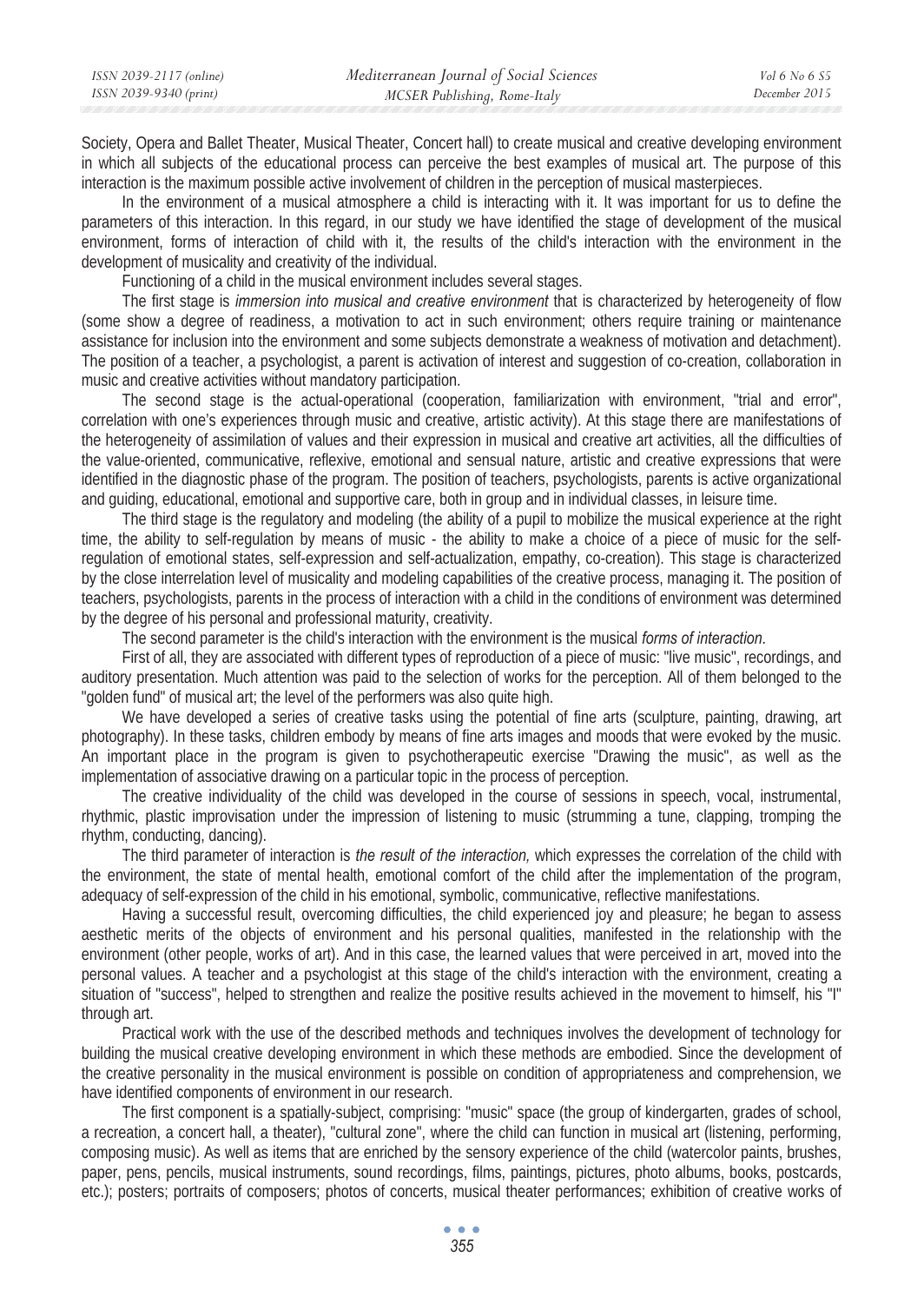teachers and pupils, students and their parents.

The second component of the musical and creative developing environment is social and personal, ensuring the creation of the unity of emotional and spiritual space of the subjects (teachers and a preschool child, a child and his parents), the experience of positive communication that occurs in the interaction of an adult and a child with art.

This interaction is characterized by goodwill, positive attitude and cooperation of all the subjects of the educational process: a teacher, a psychologist and a preschool child; a preschooler with his peers; a preschool child, a child and his parents.

This interaction is aimed at stress relief, approval and cognition by the pupil his own "I", the creation of a situation of free expression. It helps to stimulate cognitive and motivational bases of the child's personality, communicative and reflexive processes, and emotional responsiveness in art.

This interaction requires the alignment of the content, the selection of appropriate technologies of musical environment (entertaining tasks, the best examples of classical music in a great performance).

In this case, both a teacher, and a psychologist, and parents act as repeaters of cultural values, provide emotional comfort of the child in the world of people and art, culture, and encourage him for creativity, self-realization and contribute to a qualitative change of the personality in the environment .

The third component is cultural and informative, providing a substantial part of the development of a creative personality of the child by means of music. It is represented by pieces of music; theater performances (opera, ballet, operetta), the programs of season performances and concerts; exhibition of creative works; musical versions of creative tasks; summaries of sessions aimed at the development of a creative personality, the assimilation of cultural and cognitive, moral and aesthetic values of humanistic culture.

## **3. Discussion**

The dynamics of the psychomotor development of children was assessed on the basis on diagnostic techniques and levels designed by N.V. Shutova (2008). The analysis of the results of final psycho-diagnosis led to the conclusion of a stable positive dynamics of mental and personality development of the subjects of the experimental group. At the end of the school year, all children started to understand and accept verbal instructions, mastered the basic social norms, they began to control their behavior, perform the regime moments and learned a constructive dialogue and interaction with adults and peers. Inadequate emotional and behavioral reactions began to appear less often. Learning ability and performance of all the children of the experimental group improved significantly. The repertoire of emotions that children learn to express in a socially approved way expanded, they learned to understand the emotions of another person. Children of the experimental group demonstrated a more active cognitive interest, enriched image sphere, a motivation to study appeared. All teachers, parents and guardians have noted that as a result of participation in the program of psychological support of musical and creative development of children physical condition of children was improved: improved coordination increased the speed of reaction, flexibility and agility of movement. At the end of the school year, all children were able to do the task on the model, two thirds of them were able to perform a creative task. Children's activities enriched greatly. The children began to organize their own plot-role-playing games, assign roles, conform to it in the game. Children successfully mastered various musical games and games on the musical material. The psychological atmosphere in the children's group was improved. Children started to make friends. In the speech development of children it was also noted a significant improvement: active and passive vocabulary was expanded, the activity and initiative in communication was increased.

An important result of participation in the program was the change in the attitude of parents and guardians for their children, and teachers. Parents and guardians have become more attentive to the interests and needs of children, more tolerant of their weaknesses and failures, are more balanced in communication and interaction with children. Requirements for children started to be based on the actual mental state of the child. Most parents began to take an active role in the enrichment of musical and creative developing environment of educational institutions. They adopted and implemented the recommendations of a psychologist to create musical and creative developing environment at home. In general, the interaction of parents (guardians) with the teachers has been improved considerably, increased and strengthened the confidence in the staff of educational institutions. At the end of the school year it became possible that the children with the teachers or the parents visited the puppet theatre and opera, various concerts and exhibitions.

The children of control groups not participating in the program of psychological support on the basis of aesthetic and semiotic approach did not show any significant differences.